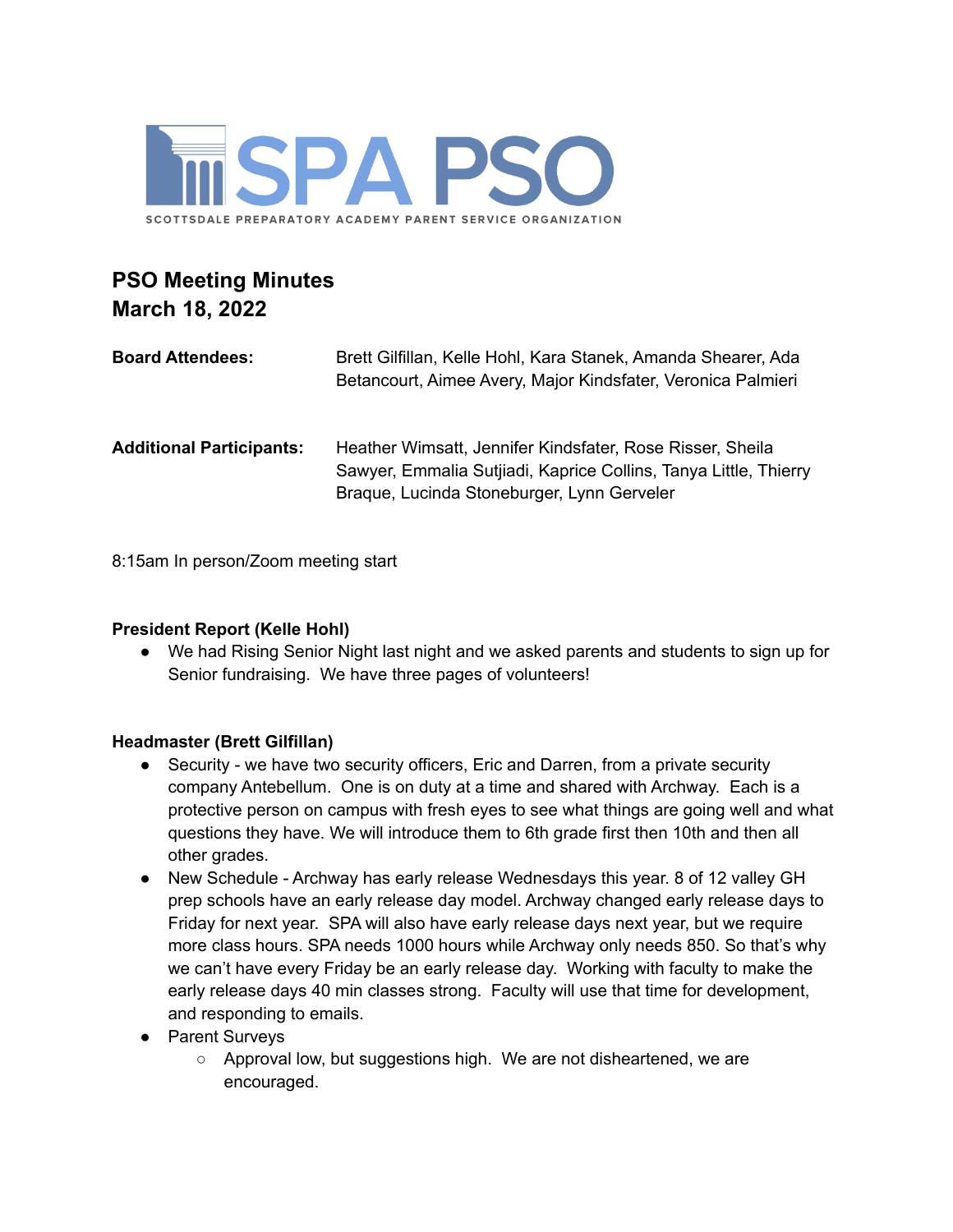- $\circ$  Two low points 1) Balancing the hard work with joy is very low. 2) Students are kind to one another only 56% said they were satisfied.
- Two high points 1) Satisfaction with the curriculum and student progress. 2) High school student relationships, engaged with teachers.
- Bullying presentation not well attended. One important point was when students say something in the moment it stops bullying 50% of the time. We will discuss it with students in each class. The Attorney General will do an online presentation for parents and students to watch together.

# **Treasurer (Amanda Shearer)**

- Thank you to Ada for leading our lunch program. And welcome to Lynn.
- Sent financials to the board. We are in good shape. If you look at line items, we have \$100,000. A lot of that is spoken for already.

# **VP of Passive Fundraising (Ada Betancourt))**

- Thank you senior moms that have been with the lunch program Kristen Zeno, Cherrie Medina, Allison Roy - AMAZING JOB. THANK YOU to Lynn Gerveler who will be taking over Lunch Oversight and Vendor Management. THANK YOU to Amanda and Kelle for all their support.
- Vending and Lunch doing well, year over year. Looking at early release Fridays with special attention to that. We might move vendors around.
- We will be ok for lunch leads next year. Executive team Lynn has some great ideas for next year. Valerie and Veronica will continue.

# **Booster Club (Major Kindsfater)**

- Hoping to have more pep rallies next year.
- Amanda reported to each coach how much money they have for their sports.
- Barrett Jackson planning for next year, meeting with a parking manager to see how we can raise more money and also the possibility of more weekend events.
- Physicals event Looking for a lead person and have 3 volunteers to do physicals before they see the doctor.
- Need to auction off the parking spot. (Perhaps at the appreciation dinner.)
- Another possible event coaches appreciation dinner banquet.

# **VP of Community Engagement (Kara Stanek)**

● MS Social - Diane Kar will finish this year strong. Looking for a MS Social Chair for next year. MS social movie night tonight, 7pm - it's free - we have parent volunteers. We will have popcorn, water, and candy.